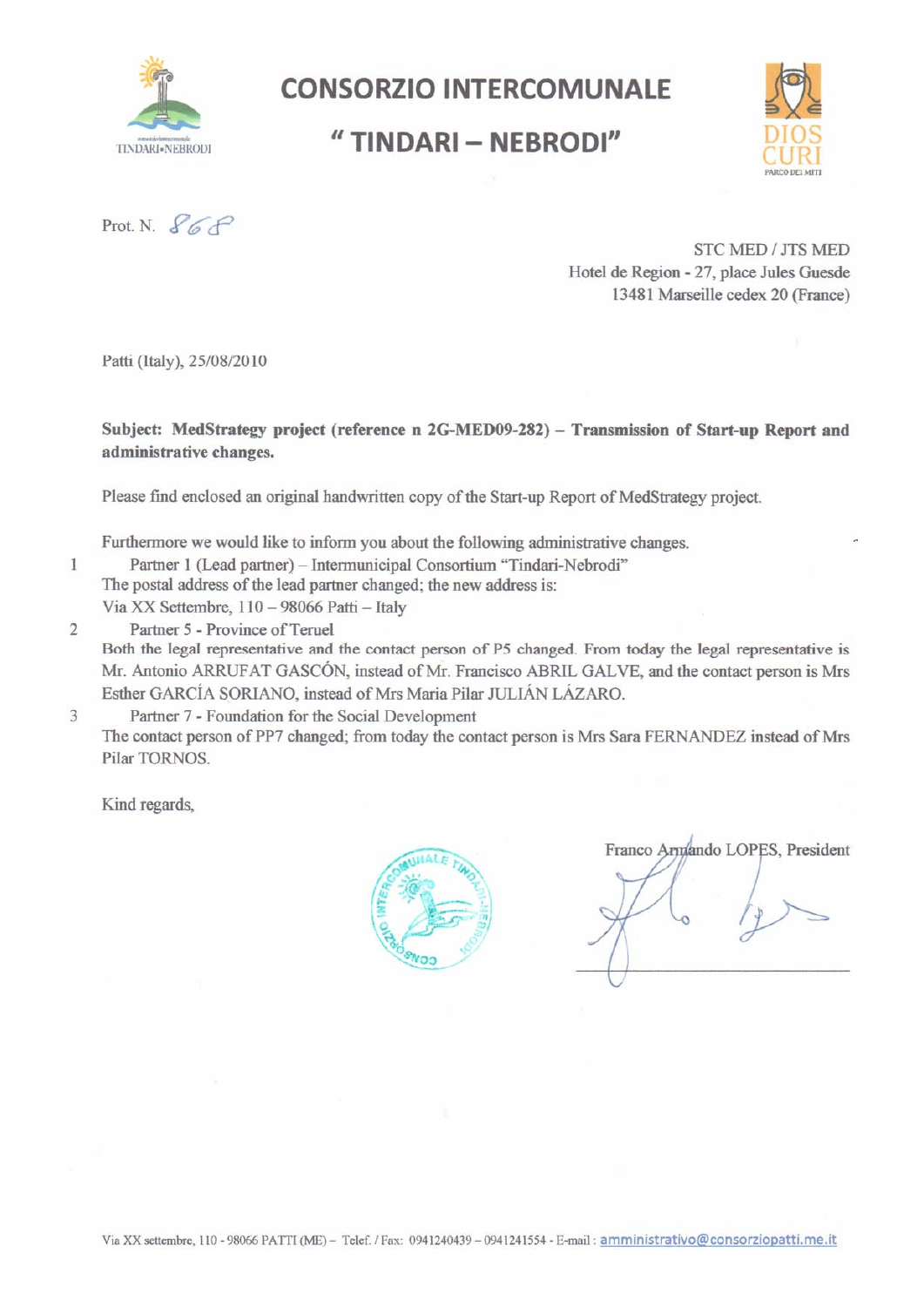

## **Start-up report** MED Programme 2007 - 2013

| Acronym of the project                                                       |
|------------------------------------------------------------------------------|
| MedStrategy                                                                  |
| Title of the project                                                         |
| Integrated Strategy for Sustainable Development of Mediterranean Rural Areas |
| <b>MED</b> identification number                                             |
| 2G-MED09-282                                                                 |
| <b>Reference PRESAGE-CTE</b>                                                 |
| 2366                                                                         |
| Name of the Lead partner                                                     |
| "Tindari – Nebrodi" Intermunicipal Consortium                                |

#### **Instructions for filling in the Start up Report Form**

With this start-up report the Lead partner informs the Joint Technical Secretariat (JTS) about setting up the management structures within the operation, especially with regard to the coordinator of the project, the financial manager of the project, the bank information of the Lead partner, the partners' contact details and the composition of the project's Steering Group.

Please note that the list of each partner's First Level Controllers is an annex of the Subsidy Contract and will have to be submitted to the JTS in a separate document.

The start-up report has to be submitted within 3 months after signing the subsidy contract in both - electronic and paper version. The paper version of the report shall bear the signature of the authorised official of the Lead Partner institution.

Please fill in the white fields only. Please consult the JTS whenever having any inquiries or questions related to the start up report.

Please communicate to the JTS any change in the content of this report during the project lifetime.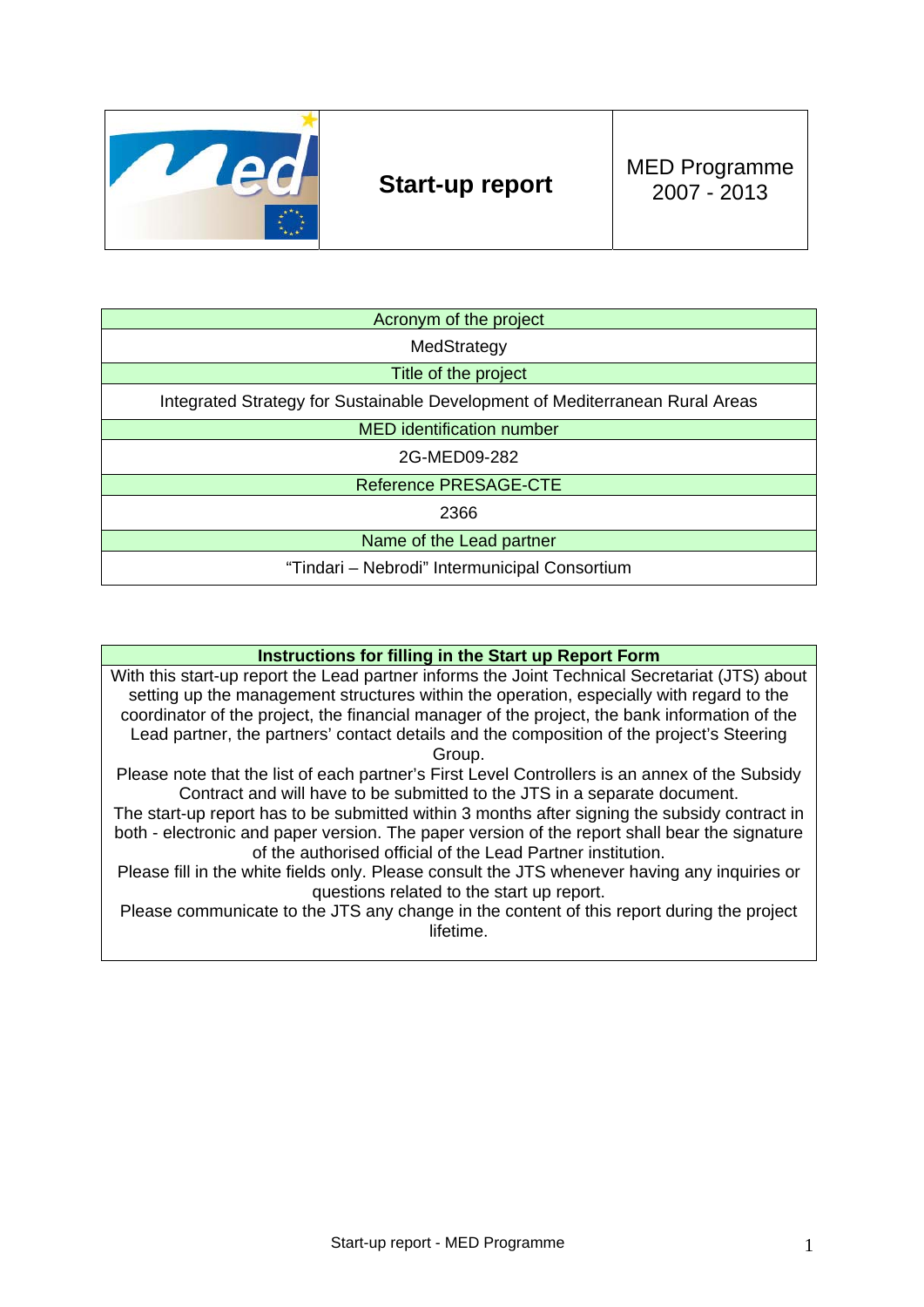### **1) LEAD PARTNER INSTITUTION**

| Title of the institution in original language            |
|----------------------------------------------------------|
| Consorzio Intercomunale "Tindari Nebrodi"                |
| Title of the institution in official English translation |
| "Tindari Nebrodi" Intermunicipal Consortium              |
| <b>Address</b>                                           |
| Via XX Settembre, 110                                    |
| Postal code                                              |
| IT 98066                                                 |
| Town                                                     |
| Patti (ME)                                               |
| Country                                                  |
| Italy                                                    |
| Phone (office)                                           |
| +39.0941.240439                                          |
| Mobile phone                                             |
| +39.335.1491118                                          |
| Fax                                                      |
| +39.0941.241554                                          |
| e-mail                                                   |
| amministrativo@consorziopatti.me.it                      |
| <b>Contact person</b>                                    |
| Antonello CAPPADONA                                      |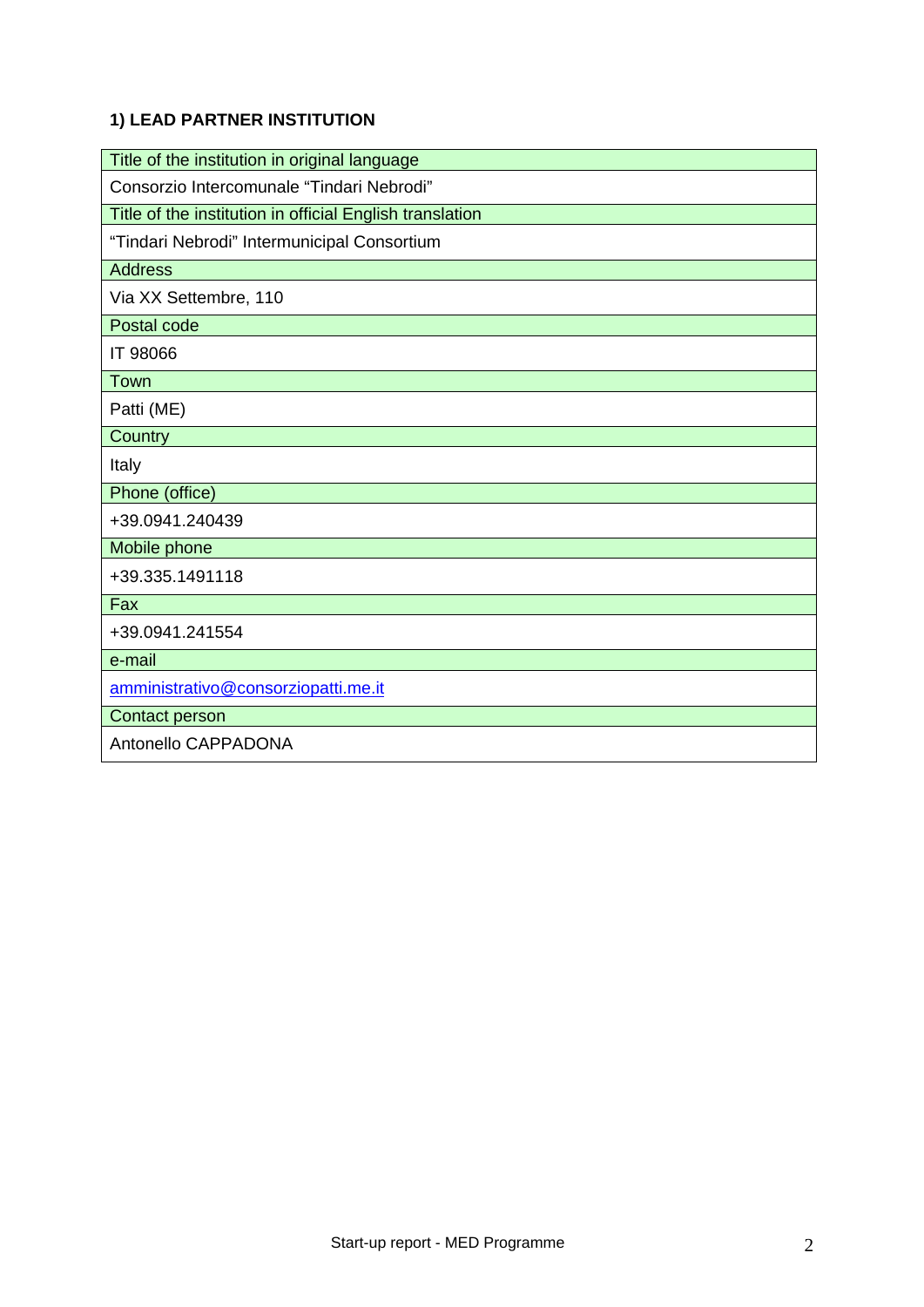#### **2) COORDINATOR OF THE PROJECT**

| <b>Name</b>                                 |
|---------------------------------------------|
| Mr. Antonello CAPPADONA                     |
| Institution                                 |
| "Tindari Nebrodi" Intermunicipal Consortium |
| <b>Address</b>                              |
| Via XX Settembre, 110                       |
| Postal code                                 |
| 98066                                       |
| Town                                        |
| Patti (Me)                                  |
| Country                                     |
| Italy                                       |
| Phone (office)                              |
| +39.0941.240439                             |
| Mobile phone                                |
| +39.335.1491118                             |
| Fax                                         |
| +39.0941.241554                             |
| e-mail                                      |
| amministrativo@consorziopatti.me.it         |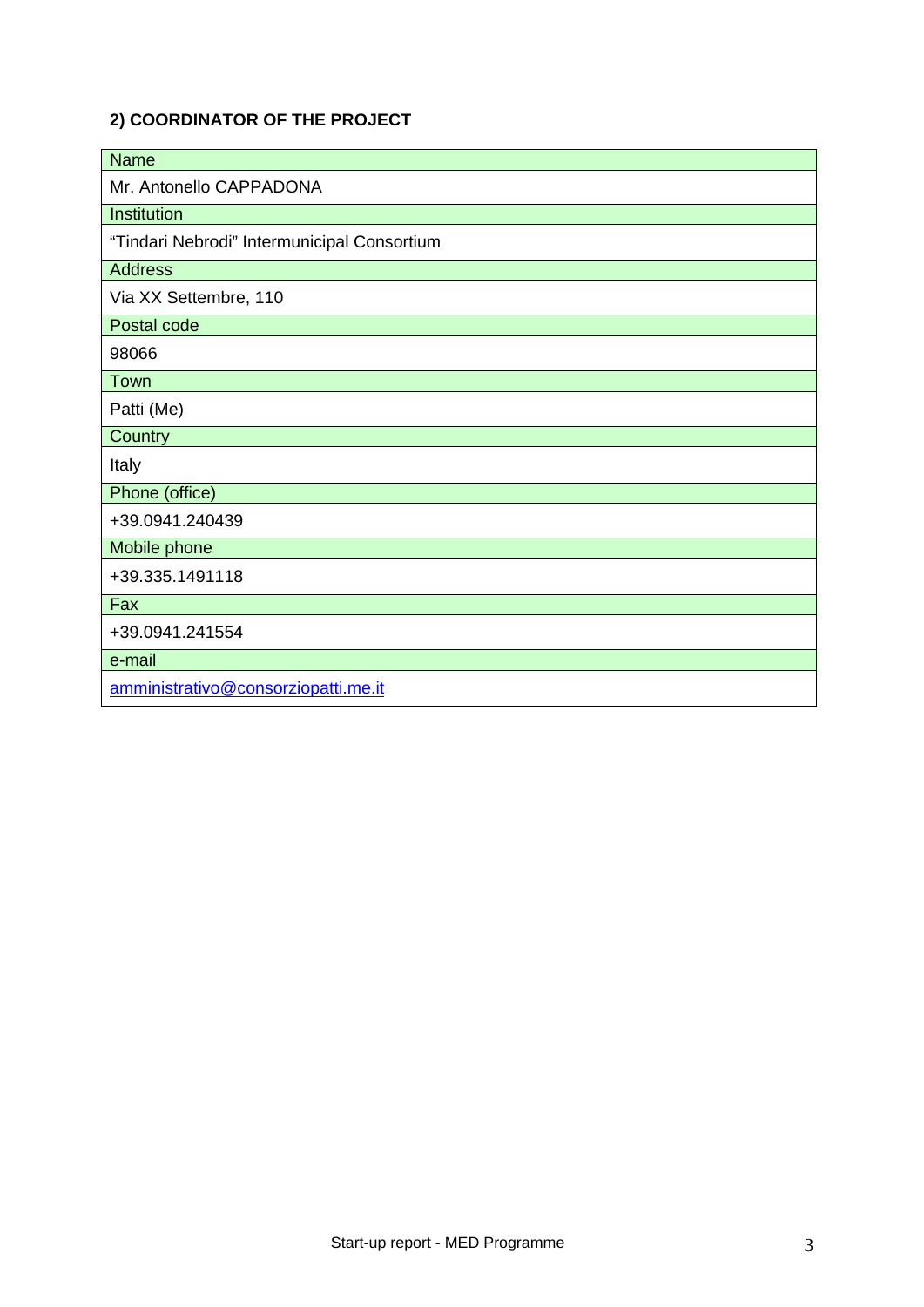#### **3) FINANCIAL MANAGER OF THE PROJECT**

| <b>Name</b>                                 |
|---------------------------------------------|
| Mr. Carmelo ZEUS                            |
| Institution                                 |
| "Tindari Nebrodi" Intermunicipal Consortium |
| <b>Address</b>                              |
| Via XX Settembre, 110                       |
| Postal code                                 |
| 98066                                       |
| Town                                        |
| Patti (Me)                                  |
| Country                                     |
| Italy                                       |
| Phone (office)                              |
| +39.0941.240439                             |
| Mobile phone                                |
| +39.338.8012483                             |
| Fax                                         |
| +39.0941.240439                             |
| e-mail                                      |
| c.zeus@tin.it                               |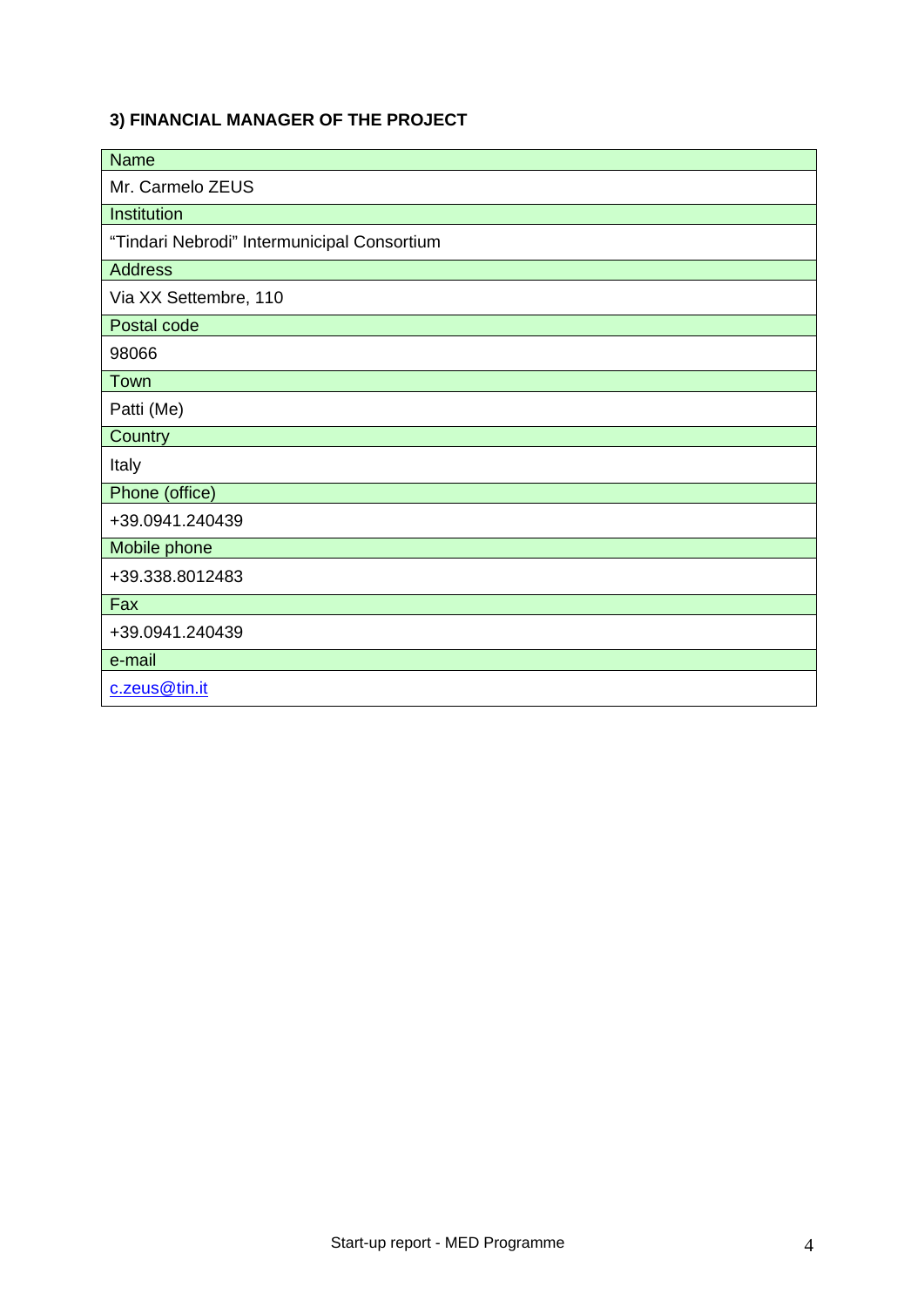#### **4) BANK INFORMATION**

| Name of the bank                          |
|-------------------------------------------|
| Banco di Sicilia S.p.A.                   |
| <b>Address</b>                            |
| Via Trieste                               |
| Postal code                               |
| 98066                                     |
| Town                                      |
| Patti (Me)                                |
| Country                                   |
| Italy                                     |
| Account number                            |
| 000300167570                              |
| <b>IBAN</b>                               |
| IT 93 O 01020 82380 000300167570          |
| <b>SWIFT</b>                              |
| BSICITR1308                               |
| National bank code                        |
| 01020                                     |
| Internal reference (if needed)            |
|                                           |
| Holder of the account                     |
| Consorzio Intercomunale "Tindari Nebrodi" |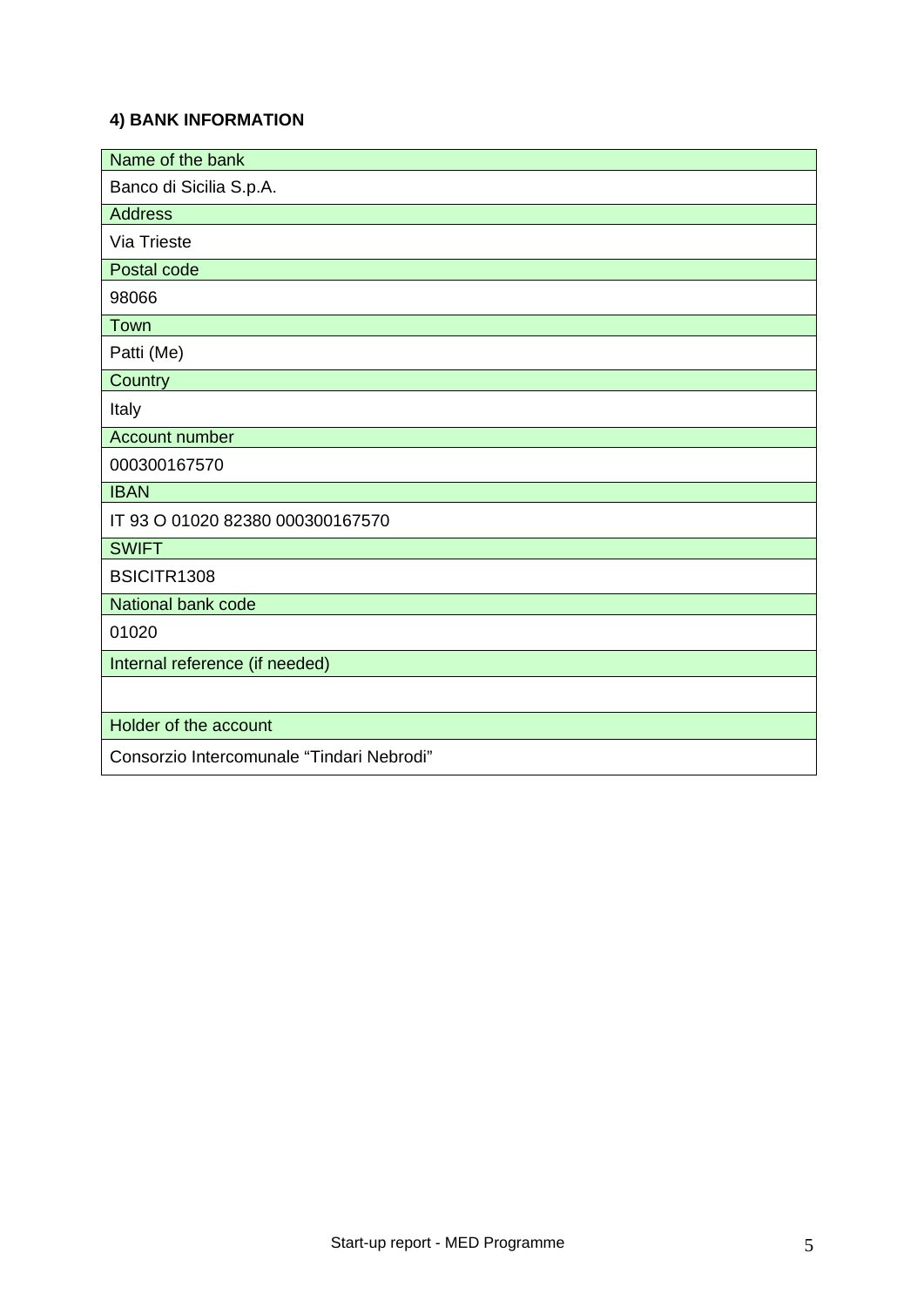## **5) PARTNERS' CONTACT DETAILS**

| Partner No. 1: Contact person, telephone number, e-mail address               |
|-------------------------------------------------------------------------------|
| Mr. Antonello CAPPADONA, +39.0941.240439, amministrativo@consorziopatti.me.it |
| Partner No. 2: Contact person, telephone number, e-mail address               |
| Mr. Mario Emanuele ALVANO, +39.091.7404856, ancisicilia@libero.it             |
| Partner No. 3: Contact person, telephone number, e-mail address               |
| Mrs. Katerina GIALITAKI, +30.2810.741260, katerinagialitaki@yahoo.com         |
| Partner No. 4: Contact person, telephone number, e-mail address               |
| Mr. Dimitris PAPASTEFANAKIS, +30.210.6603245, dpapas@cres.gr                  |
| Partner No. 5: Contact person, telephone number, e-mail address               |
| Mrs. Esther GARCIA SORIANO, +34.978.647409, egarciasoriano@dpteruel.es        |
| Partner No. 6: Contact person, telephone number, e-mail address               |
| Mr. Kevin BORG, +356.2137.2111, pembroke.lc@gov.mt                            |
| Partner No. 7: Contact person, telephone number, e-mail address               |
| Mrs. Sara FERNÁNDEZ, +34.976.395542, fdseuropa@gmail.com                      |
| Partner No. 8: Contact person, telephone number, e-mail address               |
| Mr. Bruno DE VITA, +39.091.7078032, devitabruno@yahoo.it                      |
| Partner No. 9: Contact person, telephone number, e-mail address               |
| Mr. Francesco ALIBRANDI, +39.090.7761292, f.alibrandi@provincia.messina.it    |
| Partner No. 10: Contact person, telephone number, e-mail address              |
| Mrs. Maureen AZZOPARDI, +356.21446428, mazzopardi@lca.org.mt                  |
| Partner No. 11: Contact person, telephone number, e-mail address              |
| Mr. Alberto TRIVIN O CONTRERAS, +34.659770519, jquilez@aragon.es              |
| Partner No. 12: Contact person, telephone number, e-mail address              |
| Mr. Konstantinos STRATARIDAKIS, +30.2813.404111, kstr@crete-region.gr         |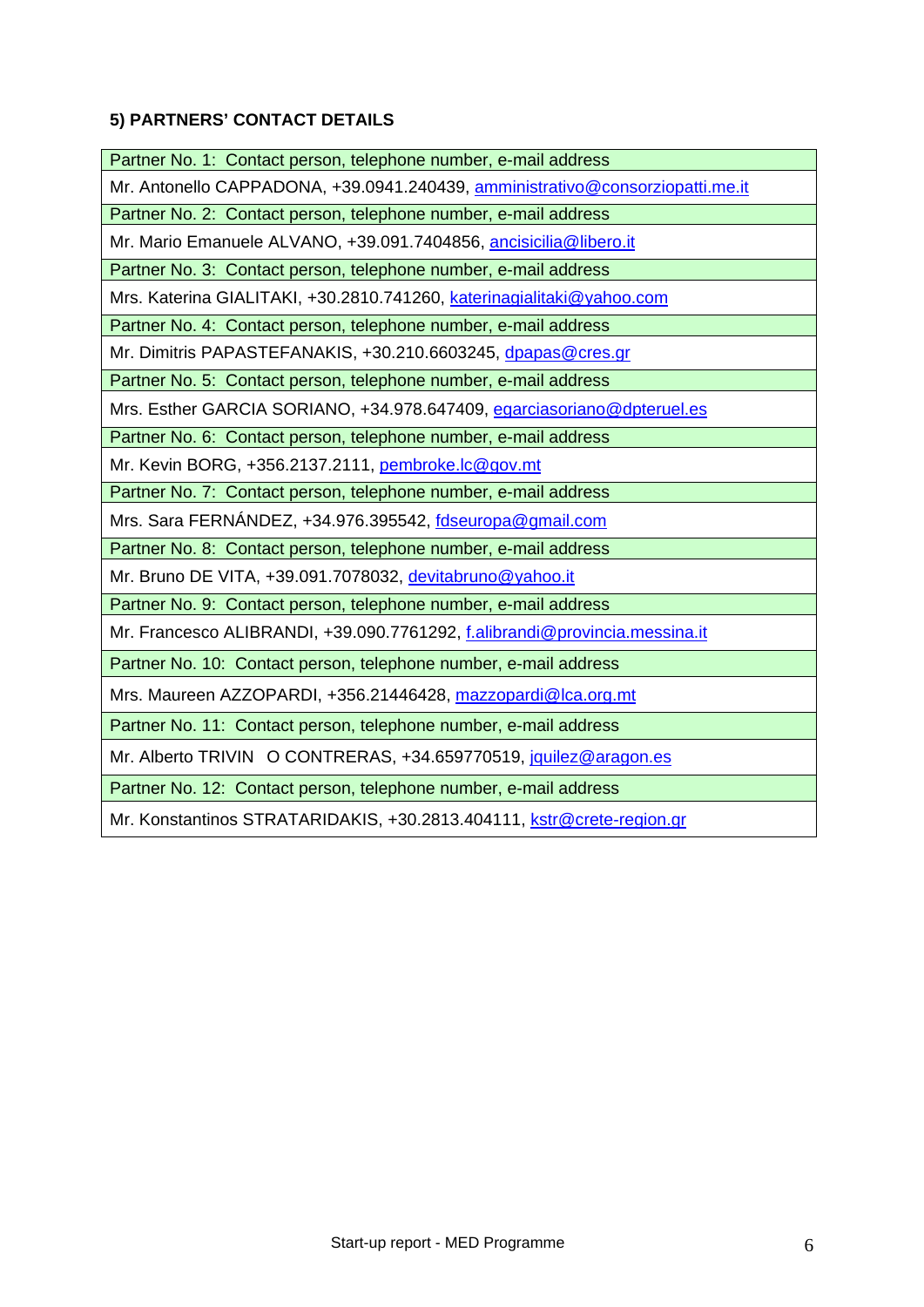#### 6) STEERING GROUP

 $\bar{z}$ 

| Adequate representation of involved partners should be observed.                                                                                                                                                                                                                  | It is advised that each operation establishes a Steering Group for decision-making<br>purposes. Tasks of the Steering Group could include monitoring and guiding the<br>implementation of the operation, as well as reviewing and approving work plans and reports. |  |  |  |
|-----------------------------------------------------------------------------------------------------------------------------------------------------------------------------------------------------------------------------------------------------------------------------------|---------------------------------------------------------------------------------------------------------------------------------------------------------------------------------------------------------------------------------------------------------------------|--|--|--|
| Has a kick-off meeting proving the start-up of the project's activities taken place? (partner's<br>meeting, seminar, event, etc.)                                                                                                                                                 |                                                                                                                                                                                                                                                                     |  |  |  |
| $Yes [\overline{X}]$                                                                                                                                                                                                                                                              | No                                                                                                                                                                                                                                                                  |  |  |  |
| Has a Steering Group been established?                                                                                                                                                                                                                                            |                                                                                                                                                                                                                                                                     |  |  |  |
| Yes $X$                                                                                                                                                                                                                                                                           | No                                                                                                                                                                                                                                                                  |  |  |  |
| If a Steering Group has been established, please describe its composition.                                                                                                                                                                                                        |                                                                                                                                                                                                                                                                     |  |  |  |
| Partner No 1: Mr. Franco Armando LOPES<br>Partner No 2: Mr. Mario Emanuele ALVANO<br>Partner No 3: Mrs. Katerina GIALITAKI<br>Partner No 4: Mrs. Eirini KARAKATSANI<br>Partner No 5: Mr. Ismael BRENCHAT GIL<br>Partner No 6: Mr Joseph ZAMMIT<br>Partner No 7: Mrs. Pilar TORNOS |                                                                                                                                                                                                                                                                     |  |  |  |

#### 7) CONFIRMATION BY THE LEAD PARTNER

By signing the start-up report the Lead Partner confirms that the information and documentation in this report gives a correct description of the present status of setting up the operation.

| Signature of the Lead Partner | Official stamp of the Lead Partner |
|-------------------------------|------------------------------------|
|                               |                                    |
| Name of the signatory         |                                    |
| Mr. Franco Armando LOPES      |                                    |
| Title of the signatory        |                                    |
| President                     |                                    |
| Place and date of submission  |                                    |
| Patti, 25/08/2010             |                                    |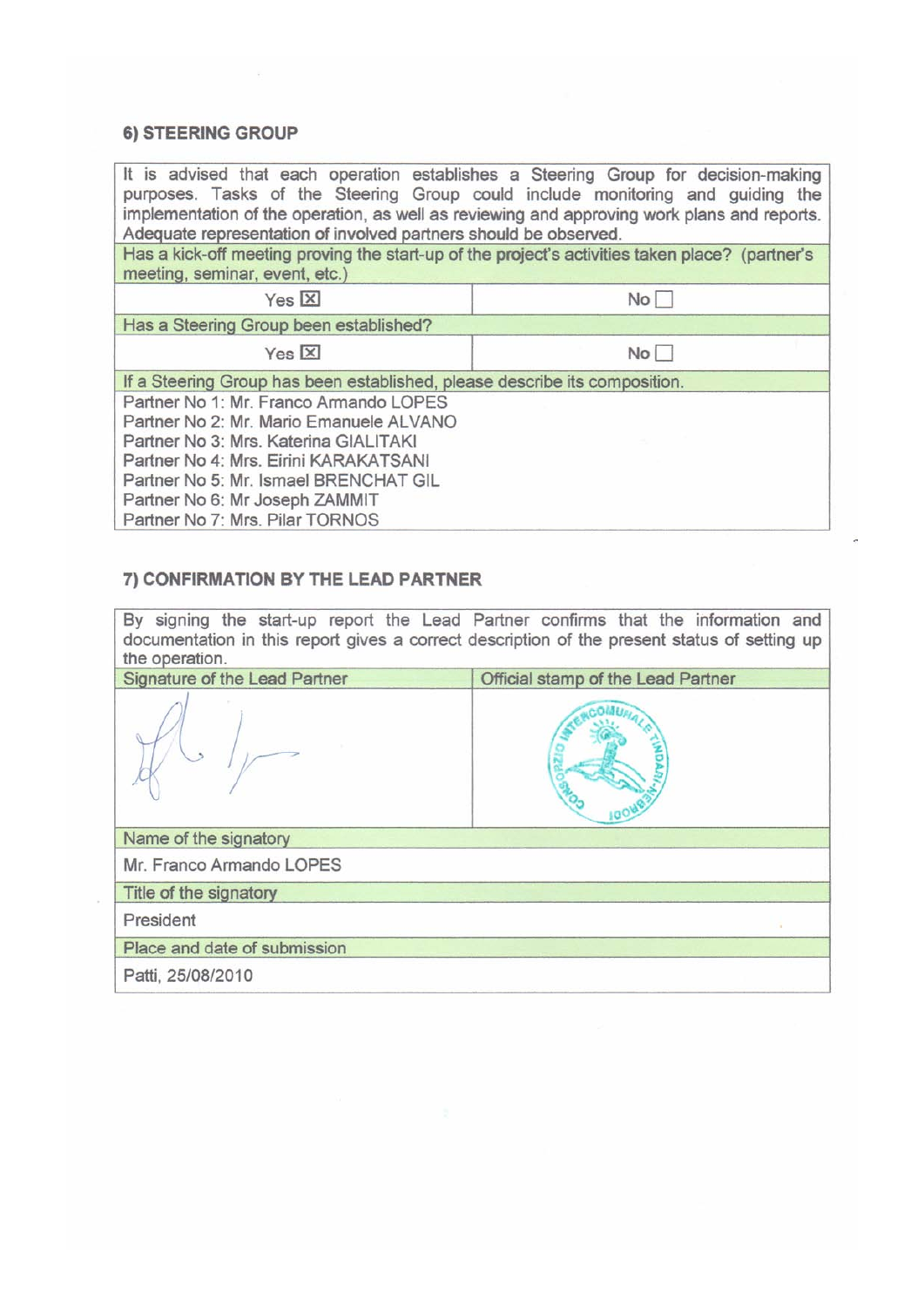|                                        | "To be printed on an official letterhead of the partner"                                                   |
|----------------------------------------|------------------------------------------------------------------------------------------------------------|
|                                        | <b>Project MedStrategy</b><br>Integrated strategy for sustainable development of mediterranean rural areas |
| <b>DIPUTACION PROVINCIAL</b><br>TERUEL | 2G-MED09-282                                                                                               |
| 2 9 JUL. 2010                          | "Tindari Nebrodi" Public Services Intermunicipal<br>Consortium                                             |
| 789                                    | Via XX Settembre, 110 - 98066 Patti (ME) Italy                                                             |
| Object: Administrative changes         |                                                                                                            |

Dear Lead partner,

I would like to inform you that the contact person of our institution changed. From today the contact person will be Esther García Soriano instead of Mª Pilar Julián Lázaro.

Kind regards,

Signature

29 th July, 2010

Antonio Arrufat Gascón

President



Official stamp of the Signatory Structure

| CONSCRIBE INTERCOMPLIMALE | TIMMARLISERROLL   |  |
|---------------------------|-------------------|--|
| Ricenson 23/08/010 5846   |                   |  |
|                           |                   |  |
|                           | <b>CHECK PASC</b> |  |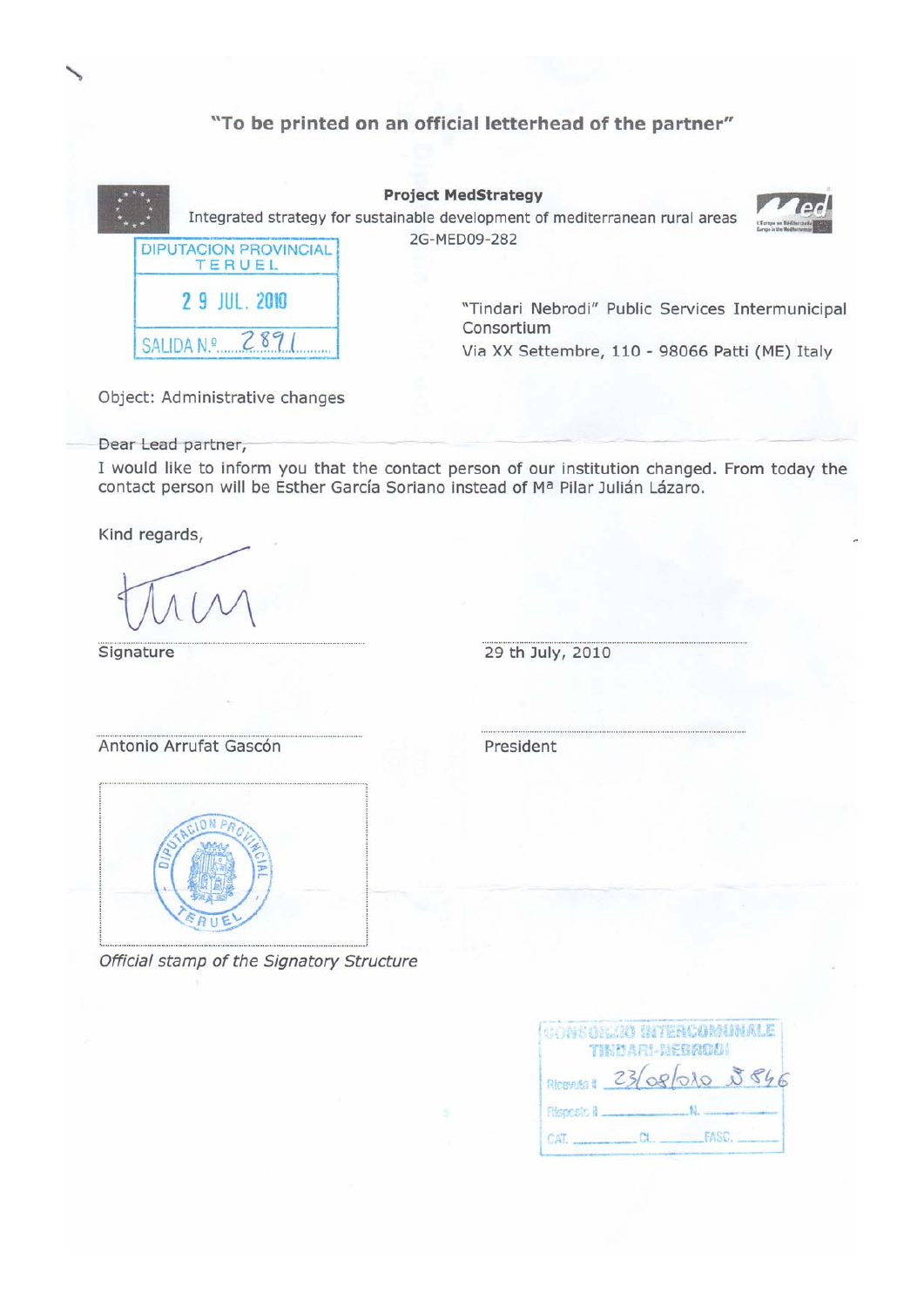#### "To be printed on an official letterhead of the partner"



Object: Administrative changes

Dear Lead partner,

I would like to inform you that the legal representative of our institution changed. From today the legal representative will be Antonio Arrufat Gascón instead of Francisco Abril Galve.

Kind regards,

Signature

29 th July, 2010

Antonio Arrufat Gascón

President



Official stamp of the Signatory Structure

|             | <b>CONSORZIO IRTERCOMUNALE</b> |  |
|-------------|--------------------------------|--|
| Ricevuto #  | TINDARI-NEBROOM<br>23/08/010 2 |  |
| Plaposto il |                                |  |